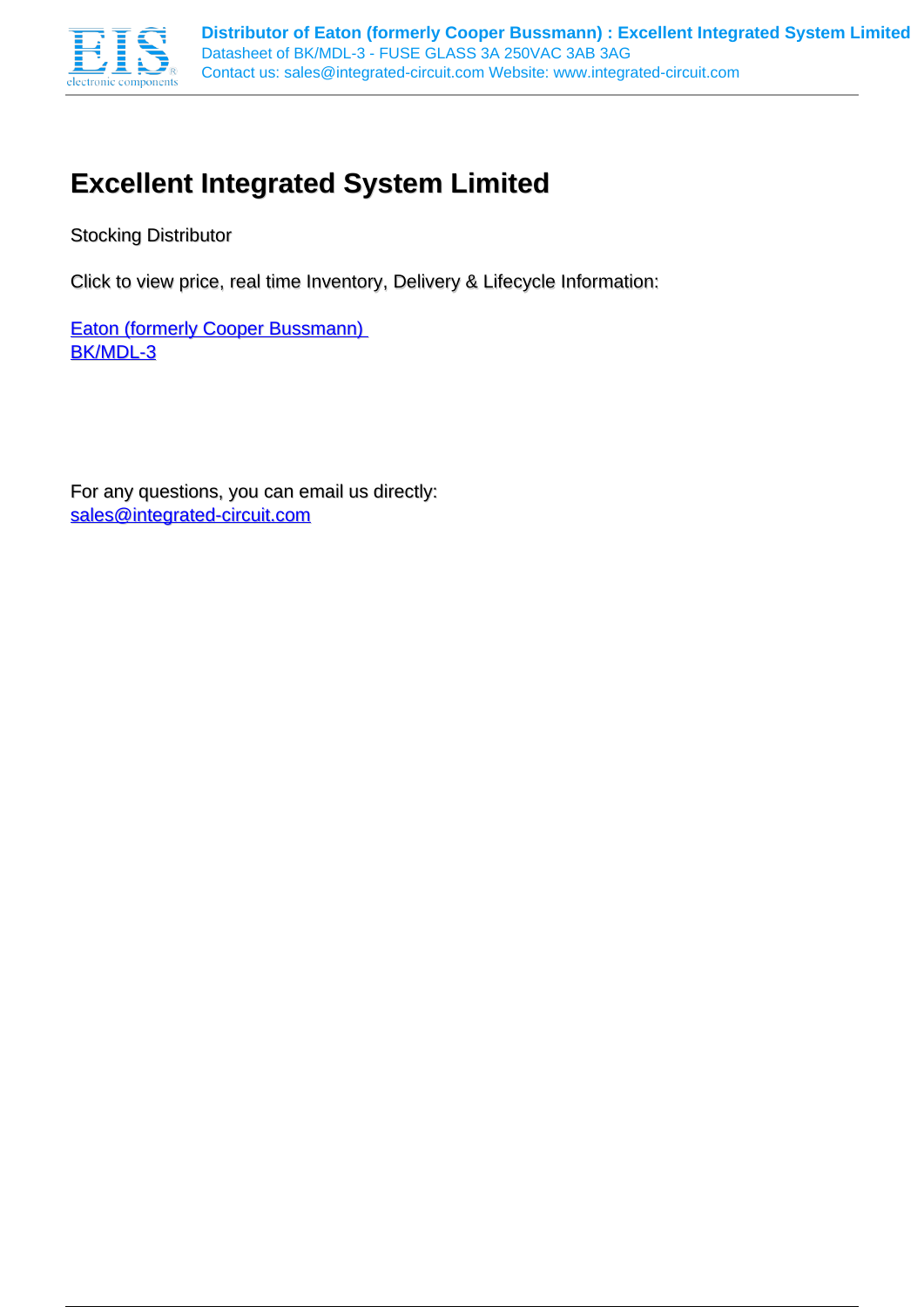

**Distributor of Eaton (formerly Cooper Bussmann) : Excellent Integrated System Limited** Datasheet of BK/MDL-3 - FUSE GLASS 3A 250VAC 3AB 3AG Contact us: sales@integrated-circuit.com Website: www.integrated-circuit.com

**Bussmann** 

## **1 /4˝ x 1 1 /4˝ Time-Delay, Glass Tube Fuses**

### **MDL Series**

- **Description**
- Time-delay
- Optional axial leads available
- $\cdot$  / x 1 / (6.4 x 31.7mm) physical size
- Glass tube, nickel-plated brass endcap construction
- UL Listed product meets standard 248-14

| <b>Electrical Characteristics</b> |                                        |                     |  |  |  |
|-----------------------------------|----------------------------------------|---------------------|--|--|--|
| <b>Rated Current</b>              | % of Amp Rating<br><b>Opening Time</b> |                     |  |  |  |
|                                   | 100%                                   | None                |  |  |  |
| $\frac{1}{16}$ - 30A              | 135%                                   | 60 minutes maximum  |  |  |  |
|                                   | 200%                                   | 120 seconds maximum |  |  |  |
| $\frac{1}{16}$ - 3A               | 200%                                   | 5 seconds minimum   |  |  |  |
| $3 - \frac{2}{10} - 8A$           | 200%                                   | 12 seconds minimum  |  |  |  |

#### **Agency Information**

- UL Listed Card: MDL 1/16 8A (Guide JDYX, File E19180)
- UL Recognized Card: MDL 9 30A (Guide JDYX2, File E19180)
- CSA Certification Card: MDL 1/16 8A (Class No. 1422-01)
- CSA Component Acceptance: MDL 9-30A (Class No. 1422-30)
- CE
- **Environmental Data**
- Shock: 1A thru 30A MIL-STD-202, Method 207, (HI Shock)
- Vibration: 1/4A thru 30A MIL-STD-202, Method 204, Test Condition C (Except 5g, 500HZ)

#### **Ordering**

Specify packaging code

- Insert packaging code prefix before part number. E.g., BK (or BK1)-MDL-5-R
- Specify option codes if desired
- For axial leads, insert "V" between catalog series and amp rating. E.g., BK-MDL-V-5-R



- For board washable, insert "B" between catalog series and amp rating. E.g., BK-MDL-B-5-R
- For axial leads and board washable, insert "B" then "V" between catalog series and amp rating. E.g., BK-MDL-BV-5-R

### **Dimensions - mm** (**in**)

Drawing Not to Scale



| <b>Specifications</b> |                          |                          |                                 |                              |                                               |                            |                           |
|-----------------------|--------------------------|--------------------------|---------------------------------|------------------------------|-----------------------------------------------|----------------------------|---------------------------|
| Part                  | <b>Voltage</b><br>Rating |                          | AC Interrupting Rating* (amps)@ |                              | <b>Typical DC Cold</b><br><b>Resistance**</b> | Typical<br>Meiting $l2$ tt | <b>Typical</b><br>Voltage |
| <b>Number</b>         | Vac                      | <b>250Vac</b>            | <b>125Vac</b>                   | 32Vac                        | (Ω)                                           | АC                         | Drop‡                     |
| <b>MDL-1/16-R</b>     | 250                      | 35                       | 10000                           |                              | 45.6                                          | 0.0046                     | 2.79                      |
| <b>MDL-1/10-R</b>     | 250                      | 35                       | 10000                           | $\overline{\phantom{0}}$     | 15.68                                         | 0.0420                     | 1.95                      |
| <b>MDL-1/8-R</b>      | 250                      | 35                       | 10000                           |                              | 12.238                                        | 0.0422                     | 1.52                      |
| <b>MDL-3/16-R</b>     | 250                      | 35                       | 10000                           | $\overline{\phantom{0}}$     | 4.81                                          | 0.116                      | 1.05                      |
| <b>MDL-2/10-R</b>     | 250                      | 35                       | 10000                           | $\overline{\phantom{0}}$     | 5.234                                         | 0.314                      | 0.972                     |
| <b>MDL-1/4-R</b>      | 250                      | 35                       | 10000                           | $\blacksquare$               | 3.208                                         | 0.447                      | 0.965                     |
| <b>MDL-3/10-R</b>     | 250                      | $\overline{35}$          | 10000                           | $\overline{a}$               | 2.046                                         | 0.412                      | 0.808                     |
| <b>MDL-3/8-R</b>      | 250                      | 35                       | 10000                           | $\overline{a}$               | 1.567                                         | 0.982                      | 1.46                      |
| $MDL-1/2-R$           | 250                      | 35                       | 10000                           | $\overline{a}$               | 0.943                                         | .656                       | 1.27                      |
| <b>MDL-3/4-R</b>      | 250                      | $\overline{35}$          | 10000                           | $\overline{\phantom{0}}$     | 0.397                                         | 4.343                      | 1.01                      |
| MDL-1-R               | 250                      | $\overline{35}$          | 10000                           | $\overline{a}$               | 0.273                                         | 11.498                     | 0.995                     |
| <b>MDL-1-1/4-R</b>    | 250                      | 100                      | 10000                           | $\qquad \qquad \blacksquare$ | 0.205                                         | 86.2                       | 0.722                     |
| <b>MDL-1-1/2-R</b>    | 250                      | 100                      | 10000                           | $\overline{a}$               | 0.156                                         | 22.7                       | 0.721                     |
| $MDL-2-R$             | 250                      | 100                      | 10000                           | $\overline{a}$               | 0.116                                         | 62.3                       | 0.644                     |
| <b>MDL-2-1/4-R</b>    | 250                      | 100                      | 10000                           | $\overline{a}$               | 0.096                                         | 49.6                       | 0.535                     |
| <b>MDL-2-1/2-R</b>    | 250                      | 100                      | 10000                           | $\overline{\phantom{0}}$     | 0.081                                         | 63.1                       | 0.410                     |
| MDL-3-R               | 250                      | 100                      | 10000                           | $\overline{a}$               | 0.057                                         | 67.5                       | 0.345                     |
| $MDL-4-R$             | 250                      | 200                      | 10000                           | $\overline{a}$               | 0.038                                         | 19.3                       | 0.187                     |
| $MDL-5-R$             | 250                      | 200                      | 10000                           | $\overline{a}$               | 0.025                                         | 32.0                       | 0.160                     |
| $MDL-6-R$             | 250                      | 200                      | 10000                           | $\overline{a}$               | 0.022                                         | 37.4                       | 0.155                     |
| <b>MDL-6-1/4-R</b>    | 250                      | 200                      | 10000                           | $\overline{a}$               | 0.02                                          | 38.7                       | 0.152                     |
| $MDL-7-R$             | 250                      | 200                      | 10000                           | $\overline{a}$               | 0.018                                         | 42.7                       | 0.140                     |
| $MDL-8-R$             | 250                      | 200                      | 10000                           |                              | 0.015                                         | 47.8                       | 0.119                     |
| MDL-9-R               | 32                       | $\overline{\phantom{0}}$ | $\overline{a}$                  | 1000                         | 0.012                                         | 51.5                       | 0.124                     |
| <b>MDL-10-R</b>       | $\overline{32}$          | $\overline{\phantom{a}}$ | $\overline{a}$                  | 1000                         | 0.01                                          | 64.4                       | 0.114                     |
| <b>MDL-15-R</b>       | $\overline{32}$          | $\blacksquare$           | $\overline{a}$                  | 1000                         | 0.005                                         | 354.0                      | 0.130                     |
| <b>MDL-20-R</b>       | $\overline{32}$          | $\blacksquare$           | $\overline{\phantom{a}}$        | 1000                         | 0.004                                         | 2914.0                     | 0.530                     |
| <b>MDL-25++</b>       | 32                       | $\blacksquare$           | $\overline{\phantom{0}}$        | 1000                         | 0.01225                                       | 15221.0                    | 0.30                      |
| <b>MDL-30++</b>       | $\overline{32}$          |                          | $\overline{a}$                  | 1000                         | 0.0011                                        | 15581.0                    | 0.40                      |

Interrupting Ratings (Interrupting ratings were measured at 70% - 80% power factor on AC)

DC Cold Resistance (Measured at ≤10% of rated current)

† Typical Melting I<sup>2</sup>t (A<sup>2</sup>Sec) (I<sup>2</sup>t was measured at listed interrupting rating and rated voltage.)

‡ Typical Voltage Drop (Voltage drop was measured at 25°C±3°C ambient temperature at rated current)

†† MDL-25 & MDL-30 not available in RoHS compliant construction.